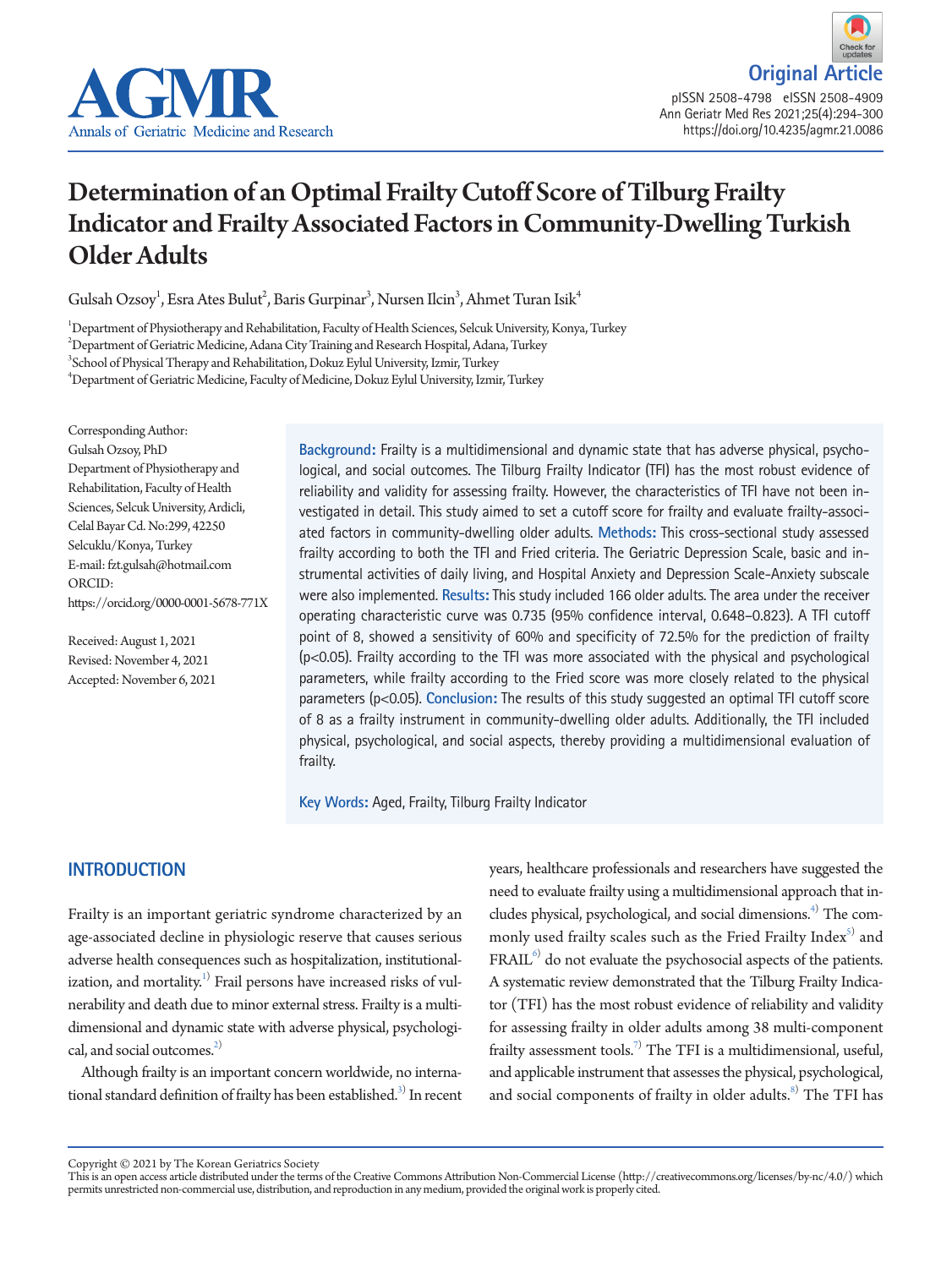been translated and validated in many languages. $9,10)$  $9,10)$  $9,10)$ 

Different studies have reported different TFI cutoff scores. A previous study showed that a total score of 5 or more was the optimal cutoff for assessing frailty in Dutch persons who were aged 75 years and older, $^{\text{\tiny{8)}}}$  $^{\text{\tiny{8)}}}$  $^{\text{\tiny{8)}}}$  while a TFL cutoff score of 6 was reported in Portuguese individuals (aged  $\geq 65$  years)<sup>11)</sup> and a cutoff score of 5 was reported among Chinese community-dwelling older adults (aged ≥ 60 years).<sup>9)</sup> Thus, different cutoff scores have been identified for different populations. In addition, the characteristics of the TFI have not been investigated in detail. Especially, the relationship between the TFI and sarcopenia according to the revised European Working Group on Sarcopenia in Older People (EWG-SOP-2) requires investigation and the risk factors for frailty should be determined. Therefore, this study aimed to determine a TFI cutoff value and frailty risk factors in older adults.

## **MATERIALS AND METHODS**

## **Study Design and Participants**

This cross-sectional study included 166 participants who were aged 60 years or older and admitted to the geriatric outpatient clinic in Turkey. We excluded individuals with severe illnesses that affected their general health statuses, such as congestive heart failure (Class III and IV), respiratory failure, acute coronary syndrome, acute renal failure, and cancer. Since the reliability of handgrip strength is low in older patients with dementia because of their difficulty in comprehension, which can cause them to fail to complete tasks, we also excluded patients with moderate and severe dementia.<sup>12)</sup>

All procedures performed in studies involving human participants or human tissue were in accordance with the ethical standards of the Institutional Ethical Review Board of Dokuz Eylul University (No. 3282-GOA) and with the 1975 Declaration of Helsinki and its later amendments or comparable ethical standards. Informed consent was obtained from all participants included in the study.

#### **Data Collection**

## *Participant characteristics*

Participant characteristics (age, sex, years of education, comorbidities, falls in the previous year, and the number of medications) were recorded. On admission, the participants were asked whether they had fallen in the previous year. Dementia and depression were diagnosed according to the Diagnostic and Statistical Manual of Mental Disorders 5th Edition (DSM-5) criteria.<sup>13)</sup> A comprehensive geriatric assessment was performed for each participant, in-

cluding the Mini-Mental State Examination (MMSE),<sup>[14](#page-6-0))</sup> Clinical Dementia Rating Score (CDR), Geriatric Depression Scale (GDS)[,15](#page-6-1)) basic and instrumental activities of daily living (BADL, IADL),<sup>16)</sup> Tinetti Performance-Oriented Assessment of Mobility  $(POMA),<sup>17</sup>$  and Mini Nutritional Assessment  $(MNA).<sup>18</sup>$  Additionally, the Hospital Anxiety and Depression Scale-Anxiety subscale (HADS-A) was used to assess anxiety. The HADS-A comprises seven items, each of which is scored from 0 (not present) to  $3$  (considerable).<sup>19)</sup>

#### *Laboratory measurements*

Laboratory tests, such as renal and liver functions and fasting blood glucose, hemogram, thyroid-stimulating hormone (TSH), C-reactive protein (CRP), vitamin D, vitamin B12, and folic acid levels were measured to evaluate the biochemical, metabolic, and nutritional status of the patients. These values were all obtained using an auto-analyzer diagnostic modular system (Roche E170 and P800; Roche, Basel, Switzerland). Serum 25-hydroxyvitamin D (25(OH)D) levels were measured by radioimmunoassay.

#### *Frailty assessment*

We assessed frailty according to the TFI and modified Fried Physical Frailty Scale. The TFI has two parts. Part A contains 10 items with different predictors of frailty based on socio-demographic data, while Part B contains 15 total items to assess physical (8 items), psychological (4 items), and social (3 items) parameters. The total score of the scale is calculated from Part B, with high scores indicating increased frailty.<sup>8)</sup> Frailty was also evaluated using the modified Fried Physical Frailty Scale. According to this scale, the presence of three or more of the following five criteria indicated frailty: weight loss, exhaustion, low physical activity, slowness, and weakness. $5)$ 

#### *Sarcopenia assessment*

We assessed sarcopenia according to the revised version of the EWGSOP, which recommends evaluating muscle strength, muscle quantity, and physical performance while considering ethnic differences.<sup>20)</sup> Therefore, the cutoff points for skeletal muscle mass and strength were accepted according to those reported in a validated Turkish study.<sup>21)</sup>

Handgrip strength was measured using a JAMAR hydraulic hand dynamometer (Model J00105; Lafayette Instrument, Lafayette, IN, USA). The arm was positioned at the side of the body, and the dynamometer was held with the elbow flexed to 90°. The measurements were repeated three times, with the maximum value of the dominant hand used in the analyses. Low muscle strength (MS) was defined as < 14 kg and < 28 kg in women and men, re-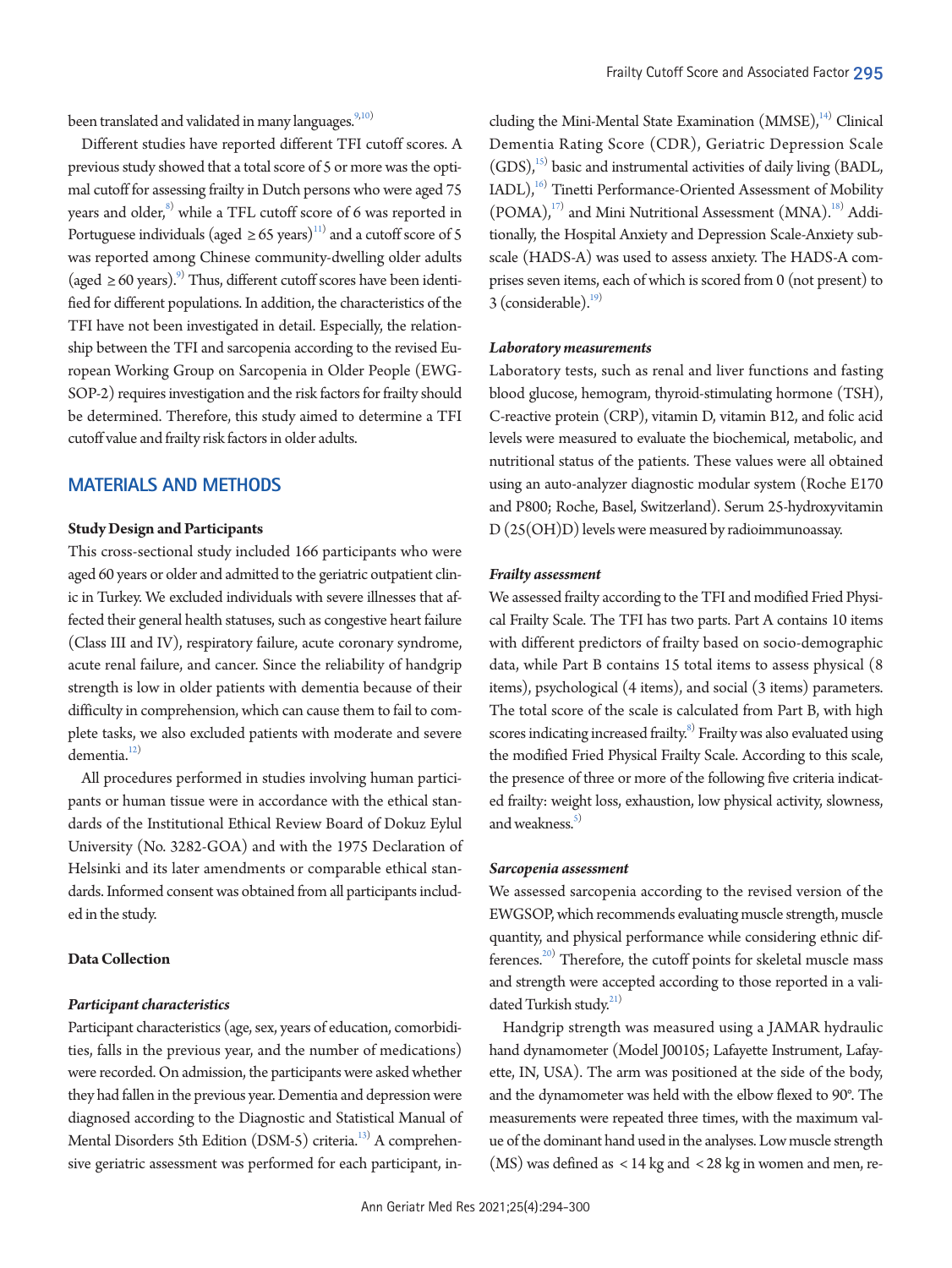# spectively. $21)$

Bioelectrical impedance analysis (BIA) was performed using a TANITA device (MC-780U, multi-frequency segmental body composition analyzer; TANITA, Tokyo, Japan). Based on the muscle mass bioimpedance values, skeletal muscle (SM, in kg) was calculated as: $^{22)}$ 

 $[(height<sup>2</sup> / R) \times 0.401] + (gender \times 3.825) + (age \times -0.071) +$ 5.102

The skeletal muscle mass index (SMI) was calculated by dividing the skeletal muscle mass (SMM) in kilograms by the length in square meters  $(SMI = SMM/height<sup>2</sup>)$ . Low muscle quantity was defined as  $\langle 5.70 \text{ kg/m}^2 \text{ and } \langle 8.33 \text{ kg/m}^2 \text{ in female and male, re-} \rangle$ spectively. $21)$ 

We used the 4-m walking time to assess physical performance, with low physical performance defined as a rate of  $\leq 0.8$  m/s.<sup>[20](#page-6-2))</sup>

## **Sample Size**

The minimum sample size was calculated using the Power Analysis and Sample Size (PASS) software version 11 (NCSS Software, Kaysville, UT, USA). $^{23)}$  Assuming a prevalence of frailty of 28%, $^{12}$ at least 150 patients were required (prevalence = 28%, hypothesis null = 0.6, hypothesis alternative = 0.8, power of  $80\%$ ).

#### **Data Analysis**

We performed all statistical analyses in SPSS Statistics for Windows version 22.0 (IBM Corp., Armonk, NY, USA). We used Shapiro–Wilk test and histograms to check for the normality of the data distributions. Mean and standard deviation (SD) values were reported for continuous variables and percentage values for categorical variables.

We assessed the areas under curves of receiver operating characteristic (ROC) analysis to test the predictive accuracy of the TFI for the identification of patients with frailty according to the Fried Frailty Index, which is considered the "gold standard" for evaluating frailty, $5,24)$  $5,24)$  and to set an appropriate cutoff point. We considered test values of < 0.7, 0.7–0.9, and > 0.9 to indicate low moderate (useful for some purposes), and high accuracy, respectively. $^{25)}$ 

We performed binary logistic regression analysis to identify variables that were potential risk factors (independent variables: POMA total, POMA gait, POMA balance, walking speed, BADL, HADS-A, GDS, IADL, MNA, low MS, low SM, sarcopenia) of frailty according to the TFI and the Fried Frailty Index (dependent variable: persons with TFI < 8 and Fried < 3 who were not frail). The regression analysis included continuous variables (total POMA gait, POMA balance, walking speed, BADL, HADS-A, GDS, IADL, and MNA) and categorical variables (low MS, low SM, and sarcopenia). The reference group notations for low MS,

low SM, and sarcopenia were 1. We expressed the results as adjusted odds ratios (ORs) with corresponding 95% confidence intervals (CIs). The level of significance was set at p < 0.05.

## **RESULTS**

This study included a total of 166 older adult patients. The mean ages in the frail and non-frail groups were 73.10 years and 72.89 years, respectively [\(Table 1\)](#page-3-0). The characteristics and outcome measures of the participants are presented i[n Table 1](#page-3-0). The non-frail group showed higher education level, laboratory values (hemoglobin, vitamin D, and vitamin B12 levels), POMA score (total, balance, gait), activities of daily living (IADL and BADL scores), MNA score, handgrip strength, SMM, SMI, gait speed, and BMR and lower number of medications, falls, GDS, and HADS-A scores, than the frail group  $(p < 0.05)$  [\(T](#page-3-0)able [1\)](#page-3-0). The Fried frailty states differed between groups (p < 0.05) [\(T](#page-3-0)able 1[, Fig. 1](#page-4-0)). The comorbidities were similar between the groups ( $p > 0.05$ ) [\(Table 1\)](#page-3-0).

The area under the ROC curve was 0.735 (95% CI, 0.648– 0.823). A TFI cutoff point of 8, showed a sensitivity of 60% and specificity of 72.5% for the prediction of frailty ( $p < 0.05$ ). In the assessment of the diagnostic value of the area under the curve, this value was significant  $(p < 0.05)$  [\(Fig. 2](#page-4-1)).

Frailty according to the TFI was more associated with lower POMA total-balance scores, lower BADL scores, higher HADS-A scores, higher GDS scores, lower MNA scores, and low MS. Frailty according to the Fried score was more closely related to lower POMA total-balance scores, lower walking speed, lower ADL scores, lower MNA score, and low MS (p < 0.05) [\(Table 2\)](#page-4-2). Neither TFI nor Fried scores were associated with sarcopenia  $(p > 0.05)$ [\(Table 2\)](#page-4-2).

## **DISCUSSION**

The main finding of the study was that a total TFI score of 8 or more was the optimal cutoff for assessing frailty in older adults. Second, the Fried score was more closely related to physical parameters, while the TFI score was more associated with both psychosocial and physical parameters. Third, the measures of psychosocial and physical parameters were better in the non-frail group than those in the frail group. Additionally, neither the TFI nor the Fried scores were associated with sarcopenia.

Frailty is one of the most crucial problems associated with a high risk of adverse outcomes. Frailty is a multidimensional and dynamic state that has adverse physical, psychological, and social outcomes.<sup>2)</sup> The TFI had the most robust evidence of reliability and validity for assessing frailty in older adults among 38 multi-compo-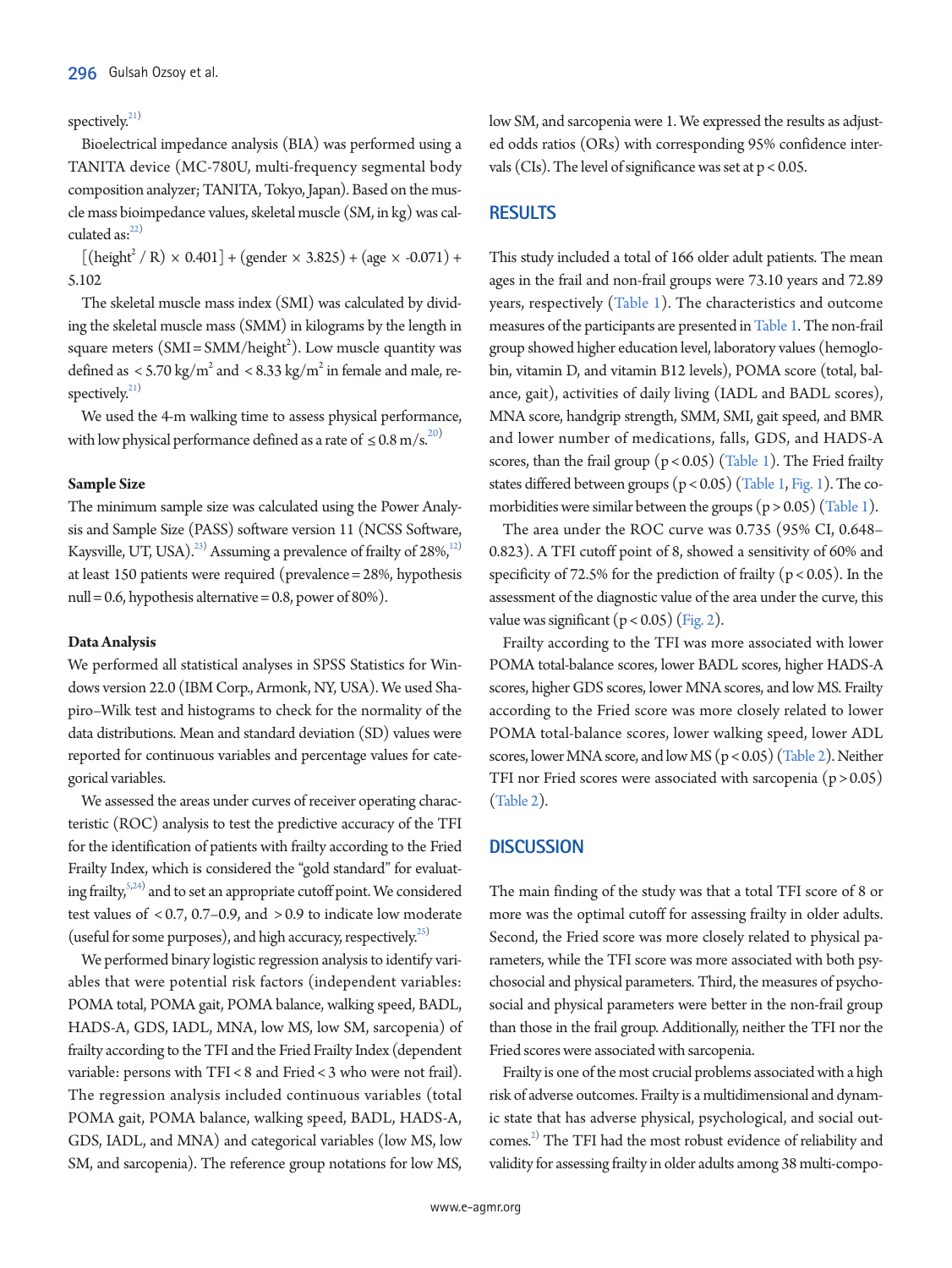#### <span id="page-3-0"></span>**Table 1.** Participant characteristics

|                                    | All participants ( $n = 166$ ) |                       | Frail group (TFI $\geq 8$ ) (n = 57) Non-frail group (TFI < 8) (n = 109) | p-value    |
|------------------------------------|--------------------------------|-----------------------|--------------------------------------------------------------------------|------------|
| Demographic characteristics        |                                |                       |                                                                          |            |
| Age $(y)$                          | $72.96 \pm 6.41$               | $73.10 \pm 6.54$      | $72.89 \pm 6.36$                                                         | 0.84       |
| Sex, female                        | 112(67.5)                      | 48 (84.2)             | 64(58.7)                                                                 | $< 0.01*$  |
| BMI (kg/m <sup>2</sup> )           | $28.57 \pm 5.22$               | $29.54 \pm 5.63$      | $28.06 \pm 4.95$                                                         | 0.08       |
| Education $(y)$                    | $7.42 \pm 4.92$                | $5.33 \pm 4.60$       | $8.53 \pm 4.74$                                                          | $< 0.01*$  |
| Number of medications              | $5.04 \pm 2.87$                | $6.05 \pm 3.13$       | $4.51 \pm 2.59$                                                          | $< 0.01*$  |
| Falls                              | 54(32.5)                       | 25(43.9)              | 29(26.6)                                                                 | $0.03*$    |
| MMSE score                         | $26.49 \pm 3.69$               | $26.13 \pm 3.80$      | $26.72 \pm 3.62$                                                         | 0.45       |
| Laboratory values                  |                                |                       |                                                                          |            |
| Hemoglobin $(g/dL)$                | $12.77 \pm 1.28$               | $12.39 \pm 1.17$      | $12.97 \pm 1.30$                                                         | $< 0.01*$  |
| <b>CRP</b>                         | $4.50 \pm 7.36$                | $4.95 \pm 8.67$       | $4.19 \pm 6.34$                                                          | 0.36       |
| Albumin                            | $4.14 \pm 0.33$                | $4.08 \pm 0.35$       | $4.17 \pm 0.31$                                                          | 0.16       |
| Folic acid                         | $9.89 \pm 4.47$                | $9.50 \pm 5.08$       | $10.10 \pm 4.11$                                                         | 0.12       |
| Vitamin D (ng/mL)                  | $24.13 \pm 10.96$              | $21.68 \pm 9.33$      | $25.48 \pm 11.58$                                                        | $0.03*$    |
| Vitamin B12 (pg/mL)                | $389.32 \pm 246.09$            | $335.38 \pm 190.76$   | $418.10 \pm 267.44$                                                      | $0.04*$    |
| Blood Glucose (mg/dL)              | $111.39 \pm 40.26$             | $119.14 \pm 53.35$    | $107.26 \pm 30.64$                                                       | 0.12       |
| TSH (mLU/L)                        | $1.80 \pm 1.54$                | $1.96 \pm 1.79$       | $1.72 \pm 1.39$                                                          | 0.33       |
| Comorbidities                      |                                |                       |                                                                          |            |
| Cerebrovascular disease            | 8(4.8)                         | 4(7.0)                | 4(3.7)                                                                   | 0.44       |
| Diabetes mellitus                  | 55(33.1)                       | 20(35.1)              | 35(32.1)                                                                 | 0.73       |
| Hypertension                       | 109(65.7)                      | 38(66.7)              | 71(65.1)                                                                 | 0.86       |
| Hyperlipidemia                     | 44(26.5)                       | 19(33.3)              | 25(22.9)                                                                 | 0.19       |
| Congestive cardiac failure         | 8(4.8)                         | 4(7.0)                | 4(3.7)                                                                   | 0.44       |
| COPD                               | 17(10.2)                       | 5(8.8)                | 12(11.0)                                                                 | 0.79       |
| Dementia                           | 18(10.8)                       | 6(10.5)               | 12(11.0)                                                                 | 0.92       |
| Sarcopenia                         | 15(9.0)                        | 6(10.5)               | 9(8.3)                                                                   | 0.62       |
| Comprehensive geriatric assessment |                                |                       |                                                                          |            |
| Fried frailty score                | $1.56 \pm 1.30$                | $2.15 \pm 1.41$       | $1.24 \pm 1.12$                                                          | $< 0.01*$  |
| Fried frailty states               |                                |                       |                                                                          | $0.01*$    |
| No abnormalities                   | 37(22.3)                       | 7(12.3)               | 30(27.5)                                                                 |            |
| Pre-frail                          | 94(56.6)                       | 29(50.9)              | 65(59.6)                                                                 |            |
| Frail                              | 35(21.1)                       | 21(36.8)              | 14(12.8)                                                                 |            |
| POMA total score                   | $25.68 \pm 3.44$               | $24.26 \pm 3.96$      | $26.42 \pm 2.88$                                                         | $< 0.01*$  |
| POMA balance score                 | $14.55 \pm 2.15$               | $13.61 \pm 2.5$       | $15.05 \pm 1.75$                                                         | $< 0.01*$  |
| POMA gait score                    | $11.13 \pm 1.51$               | $10.65 \pm 1.70$      | $11.39 \pm 1.34$                                                         | $< 0.01*$  |
| IADL score                         | $19.59 \pm 4.59$               | $18.42 \pm 5.31$      | $20.20 \pm 4.06$                                                         | $0.01*$    |
| <b>BADL</b> score                  | $92.78 \pm 8.41$               | $89.16 \pm 10.82$     | $94.68 \pm 6.07$                                                         | $< 0.01*$  |
| GDS score                          | $3.32 \pm 3.63$                | $5.91 \pm 3.9$        | $2.04 \pm 2.63$                                                          | $< 0.01*$  |
| HADS-A score                       | $6.66 \pm 4.77$                | $9.52 \pm 4.28$       | $5.16 \pm 4.32$                                                          | $< 0.01^*$ |
| MNA score                          | $12.84 \pm 1.56$               | $12.16 \pm 1.78$      | $13.19 \pm 1.30$                                                         | $< 0.01^*$ |
| Handgrip strength (kg)             | $19.37 \pm 9.46$               | $15.37 \pm 8.64$      | $22.95 \pm 9.37$                                                         | $< 0.01^*$ |
| Low muscle strength                | 76 (45.8)                      | 33(57.9)              | 43 (39.4)                                                                | $< 0.01^*$ |
| SMM(kg)                            | $18.69 \pm 4.53$               | $17.14 \pm 3.62$      | $19.50 \pm 4.76$                                                         | $< 0.01^*$ |
|                                    |                                |                       |                                                                          |            |
| SMI (kg/m <sup>2</sup> )           | $7.45 \pm 1.31$                | $7.15 \pm 1.23$       | $7.60 \pm 1.32$                                                          | $0.03*$    |
| Low muscle quantity                | 27(16.3)                       | 9(15.8)               | 18(16.5)                                                                 | $0.90\,$   |
| Gait speed (m/s)                   | $1.00 \pm 0.34$                | $0.85\pm032$          | $1.08 \pm 0.32$                                                          | $< 0.01^*$ |
| Low physical performance           | 48 (28.9)                      | 26(45.6)              | 22(20.2)                                                                 | $< 0.01^*$ |
| BMR (kcal)                         | $1,408.96 \pm 215.13$          | $1,360.87 \pm 210.27$ | $1,434.11 \pm 214.30$                                                    | $0.03*$    |

Values are expressed as mean (standard deviation) for continuous variables and percent was reported for categorical variables.

BMI, body mass index; MMSE, Mini-Mental State Examination; TSH, thyroid-stimulating hormone; COPD, chronic obstructive pulmonary disease; TFI, Tilburg Frailty Indicator; POMA, Performance-Oriented Movement Association; BADL, basic activities of daily living; IADL, instrumental activities of daily living; CDR, Clinical Dementia Rating Score; GDS, Geriatric Depression Scale; HADS-A, Hospital Anxiety and Depression Scale-Anxiety; MNA, Mini Nutritional Assessment; SMM, skeletal muscle mass; SMI, skeletal muscle mass index; BMR, basal metabolic rate.  $*_{p<0.05}$ .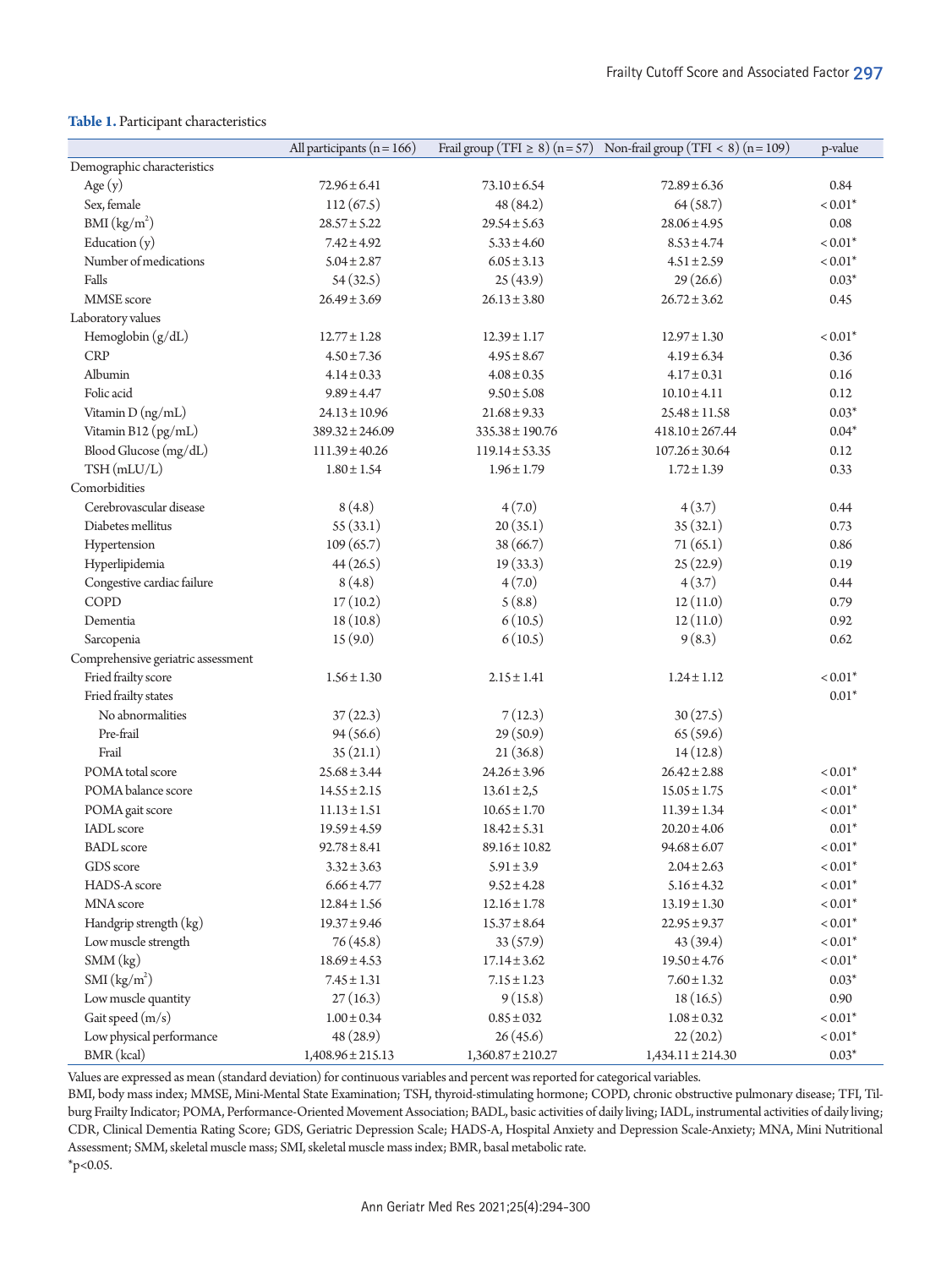nent frailty assessment tools. $^{7)}$  The TFI is a multidimensional, useful, and fast instrument to assess the physical, psychological, and social components of frailty in older adults. $^{\mathrm{8)}}$  Fried frailty is the most widely used scale for identifying frailty. The scale has five criteria—weight loss, exhaustion, low physical activity, slowness, and weakness. According to this scale, a score > 3 or more indicated frailty.<sup>5)</sup> A cutoff score was calculated for the TFI based on the Fried Frailty, which is considered the "gold standard" for evaluating frailty. $^{24)}$  We found that a TFI cutoff score of 8 showed the optimal specificity and sensitivity values. Gobbens et al. $^{\mathrm{s}}$  reported a TFI cutoff score of 5 to identify frailty. Our cutoff score was 3 points

<span id="page-4-0"></span>

**Fig. 1.** Box-plot of the frailty of the Tilburg Frailty Indicator (TFI) score.

<span id="page-4-2"></span>

|  |  |  |  | Table 2. Binary logistic regression model for frailty |  |  |
|--|--|--|--|-------------------------------------------------------|--|--|
|--|--|--|--|-------------------------------------------------------|--|--|

higher than that of Gobbens' study. Gobbens' study included community-dwelling individuals aged  $\geq$  75 years, with a mean participant age of 80 years.<sup>8)</sup> Thus, the cutoff score may have differed due to the difference in mean age in these studies.<sup>8)</sup> In addition, factors such as ethnicity and comorbidities can also affect the cutoff score. $9,11)$ 

Among the many subjective and objective frailty assessment methods,  $26$ ) Fried Frailty is commonly used.  $5,27$  $5,27$ ) This instrument classifies older adults as frail, pre-frail, or non-frail, based on five criteria.5) While Fried Frailty predominantly assesses physical frail-

<span id="page-4-1"></span>

**Fig. 2.** Receiver operating characteristic curve for the Tilburg Frailty Indicator (TFI) cutoff value. AUC, area under the curve.

| Variable      |         |           | TFI score $\geq 8$ (frail) |                     |         |           | Fried score $\geq 3$ (frail) |                     |
|---------------|---------|-----------|----------------------------|---------------------|---------|-----------|------------------------------|---------------------|
|               | B       | <b>SE</b> | p-value                    | OR (95% CI)         | B       | <b>SE</b> | p-value                      | $OR(95\% CI)$       |
| POMA total    | $-0.15$ | 0.06      | $0.01*$                    | $0.85(0.75-0.96)$   | $-0.18$ | 0.06      | $< 0.01*$                    | $0.82(0.72 - 0.94)$ |
| POMA gait     | $-0.21$ | 0.12      | 0.09                       | $0.80(0.62 - 1.03)$ | $-0.18$ | 0.13      | 0.15                         | $0.83(0.64 - 1.07)$ |
| POMA balance  | $-0.30$ | 0.11      | $< 0.01*$                  | $0.73(0.59-0.91)$   | $-0.41$ | 0.11      | $< 0.01*$                    | $0.66(0.52 - 0.83)$ |
| Walking speed | $-1.41$ | 0.73      | 0.05                       | $0.24(0.05-1.02)$   | $-5.82$ | 1.30      | $< 0.01*$                    | $0.01(0.01 - 0.03)$ |
| <b>BADL</b>   | $-0.08$ | 0.02      | $< 0.01*$                  | $0.91(0.86 - 0.96)$ | $-0.08$ | 0.03      | $< 0.01*$                    | $0.91(0.86 - 0.97)$ |
| <b>HADS-A</b> | 0.19    | 0.04      | $< 0.01*$                  | $1.21(1.11-1.33)$   | 0.06    | 0.04      | 0.18                         | $1.06(0.97-1.16)$   |
| <b>GDS</b>    | 0.30    | 0.07      | $< 0.01*$                  | $1.35(1.17-1.56)$   | 0.13    | 0.06      | 0.05                         | $1.13(1.00-1.29)$   |
| IADL          | $-0.06$ | 0.04      | 0.14                       | $0.93(0.85-1.02)$   | $-0.15$ | 0.05      | $< 0.01*$                    | $0.85(0.77-0.95)$   |
| <b>MNA</b>    | $-0.40$ | 0.12      | $< 0.01*$                  | $0.66(0.52 - 0.85)$ | $-0.34$ | 0.13      | $0.01*$                      | $0.70(0.54 - 0.92)$ |
| Low MS        | 1.10    | 0.41      | $< 0.01*$                  | $3.03(1.35-6.78)$   | 1.39    | 0.46      | $< 0.01*$                    | $4.03(1.61-10.10)$  |
| Low SM        | 0.21    | 0.51      | 0.67                       | $1.24(0.45-3.42)$   | $-0.60$ | 0.60      | 0.31                         | $0.54(0.16-1.79)$   |
| Sarcopenia    | 0.34    | 0.64      | 0.58                       | $1.41(0.40 - 5.00)$ | 0.22    | 0.67      | 0.74                         | $1.25(0.33 - 4.68)$ |

TFI, Tilburg Frailty Indicator; GDS, Geriatric Depression Scale; POMA, Performance-Oriented Movement Association; BADL, basic activities of daily living; HADS-A, Hospital Anxiety and Depression Scale-Anxiety; MS, muscle strength; SM, skeletal muscle; SE, standard error; OR, odds ratio; CI, confidence interval.

 $*_{p<0.05}$ .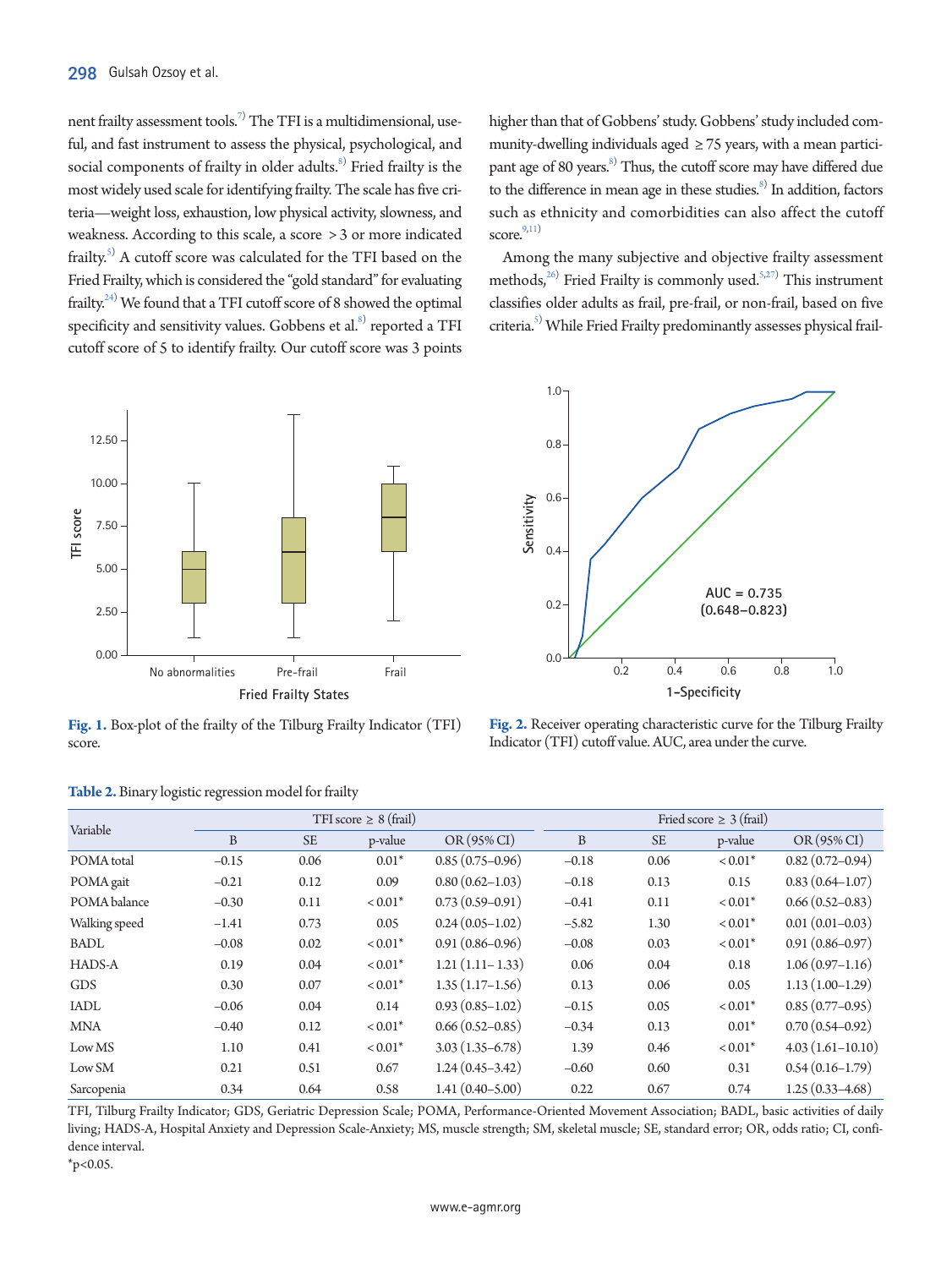ty, it also has good validity for assessing frailty.<sup>5[,28](#page-6-12)[,29\)](#page-6-13)</sup> We found that the Fried score was more closely related to physical parameters, while the TFI score was more associated with both psychosocial and physical parameters. Thus, the TFI is multidimensional and more comprehensive in evaluating frailty. However, more studies on this subject are required.

Frailty is an important problem that affects the physical and psychological performance of older adults.<sup>2)</sup> Physical and psychological parameters decrease in frail older adults compared to non-fragile ones. $^{2,3)}$  Consistent with the literature, we found better measures of psychosocial and physical parameters in the non-frail group compared to those in the frail group. Together, these results show the importance of holistic approaches toward frail older adults.

Frailty and sarcopenia are important age-related concerns, with overlap between the two conditions. Frailty and sarcopenia are similar, especially in terms of evaluating physical parameters. $30$ Sarcopenia is now formally recognized as a muscle disease that occurs in older adults but that can also occur earlier in life. $^{20)}$  The EWGSOP-2 recommends assessments of muscle strength, muscle quantity, and physical performance in the evaluation of sarcopenia. $^{20)}$  We found that neither the TFI nor the Fried scores were associated with sarcopenia, while frailty was associated with low muscle strength, which is the sub-evaluation parameter of sarcopenia. Thus, frailty and sarcopenia are different concepts, between which only physical parameters can be similar.<sup>30)</sup>

This study has some limitations. First, the cross-sectional design precluded inferences about the direction of causality among the variables. Second, BIA was used to assess muscle mass. While it is a valid tool for assessing muscle mass, it does not measure mass directly.

In conclusion, the results of this study suggested an optimal TFI cutoff score of 8 as a frailty instrument in community-dwelling older adults. Additionally, the TFI included physical, psychological, and social aspects, thereby providing a multidimensional evaluation of frailty.

# **ACKNOWLEDGMENTS**

## **CONFLICT OF INTEREST**

The researchers claim no conflicts of interest.

## **FUNDING**

None.

## **AUTHOR CONTRIBUTIONS**

Conceptualization, GO, EAB, BG, NI, ATI; Data curation, GO,

EAB; Funding acquisition, GO, EAB, BG, NI, ATI; Investigation, GO, EAB, BG; Methodology, GO, EAB, BG, NI, ATI; Project administration, GO, NI, ATI; Supervision, NI, ATI; Writing-original draft, GO, EAB, BG; Writing-review & editing, GO, EAB, BG, NI, ATI.

## **REFERENCES**

- <span id="page-5-0"></span>1. Cesari M. Physical frailty and sarcopenia: development of a framework for supporting interventions against incident mobility disability. Ann Geriat Med Res 2017;21:42-8.
- <span id="page-5-1"></span>2. Gobbens RJ, Luijkx [KG, Wijnen-Sponselee MT, Schols JM. In](https://doi.org/10.1016/j.jamda.2009.09.015)  [search of an integral conceptual definition of frailty: opinions of](https://doi.org/10.1016/j.jamda.2009.09.015)  [experts. J Am Med Dir Assoc 2010;11:338-43.](https://doi.org/10.1016/j.jamda.2009.09.015)
- <span id="page-5-4"></span>3. Gobbens RJ, Luijkx [KG, Wijnen-Sponselee MT, Schols JM. To](https://doi.org/10.1016/j.outlook.2009.09.005)[ward a conceptual definition of frail community dwelling older](https://doi.org/10.1016/j.outlook.2009.09.005)  [people. Nurs Outlook 2010;58:76-86.](https://doi.org/10.1016/j.outlook.2009.09.005)
- <span id="page-5-2"></span>4. Gobbens RJ, Schols JM, van Assen MA. Exploring the efficiency of the Tilburg Frailty Indicator: a review. Clin Interv Aging 2017;12:1739-52.
- <span id="page-5-5"></span>5. Fried LP, [Tangen CM, Walston J, Newman AB, Hirsch C,](https://doi.org/10.1093/gerona/56.3.m146)  [Gottdiener J, et al. Frailty in older adults: evidence for a pheno](https://doi.org/10.1093/gerona/56.3.m146)[type. J Gerontol A Biol Sci Med Sci 2001;56:M146-56.](https://doi.org/10.1093/gerona/56.3.m146)
- <span id="page-5-3"></span>[6. Abellan van Kan G, Rolland YM, Morley JE, Vellas B. Frailty: to](https://doi.org/10.1016/j.jamda.2007.11.005)[ward a clinical definition. J Am Med Dir Assoc 2008;9:71-2.](https://doi.org/10.1016/j.jamda.2007.11.005)
- <span id="page-5-7"></span>7. Sutton JL, Gould RL, Dale[y S, Coulson MC, Ward EV, Butler](https://doi.org/10.1186/s12877-016-0225-2)  [AM, et al. Psychometric properties of multicomponent tools de](https://doi.org/10.1186/s12877-016-0225-2)[signed to assess frailty in older adults: a systematic review. BMC](https://doi.org/10.1186/s12877-016-0225-2)  [Geriatr 2016;16:55.](https://doi.org/10.1186/s12877-016-0225-2)
- <span id="page-5-8"></span>8. Gobbens RJ, van Assen MA, Luijkx [KG, Wijnen-Sponselee MT,](https://doi.org/10.1016/j.jamda.2009.11.003)  [Schols JM. The Tilburg Frailty Indicator: psychometric proper](https://doi.org/10.1016/j.jamda.2009.11.003)[ties. J Am Med Dir Assoc 2010;11:344-55.](https://doi.org/10.1016/j.jamda.2009.11.003)
- 9. [Dong L, Liu N, Tian X, Qiao X, Gobbens RJ, Kane RL, et al. Re](https://doi.org/10.1016/j.archger.2017.07.001)[liability and validity of the Tilburg Frailty Indicator \(TFI\) among](https://doi.org/10.1016/j.archger.2017.07.001)  [Chinese community-dwelling older people. Arch Gerontol Geri](https://doi.org/10.1016/j.archger.2017.07.001)[atr 2017;73:21-8.](https://doi.org/10.1016/j.archger.2017.07.001)
- <span id="page-5-6"></span>10[. Topcu Y, Tufan F, Kilic C. Turkish version of the Tilburg Frailty](https://doi.org/10.2147/cia.s197512)  [Indicator. Clin Interv Aging 2019;14:615-20.](https://doi.org/10.2147/cia.s197512)
- 11. [Coelho T, Santos R, Paul C, Gobbens RJ, Fernandes L. Portu](https://doi.org/10.1111/ggi.12373)[guese version of the Tilburg Frailty Indicator: transcultural adap](https://doi.org/10.1111/ggi.12373)[tation and psychometric validation. Geriatr Gerontol Int 2015;](https://doi.org/10.1111/ggi.12373) [15:951-60.](https://doi.org/10.1111/ggi.12373)
- 12. [Ates Bulut E, Soysal P, Isik AT. Frequency and coincidence of](https://doi.org/10.2147/cia.s180281)  [geriatric syndromes according to age groups: single-center expe](https://doi.org/10.2147/cia.s180281)[rience in Turkey between 2013 and 2017. Clin Interv Aging](https://doi.org/10.2147/cia.s180281)  [2018;13:1899-905.](https://doi.org/10.2147/cia.s180281)
- <span id="page-5-9"></span>13. American Psychiatric Association. Diagnostic and statistical